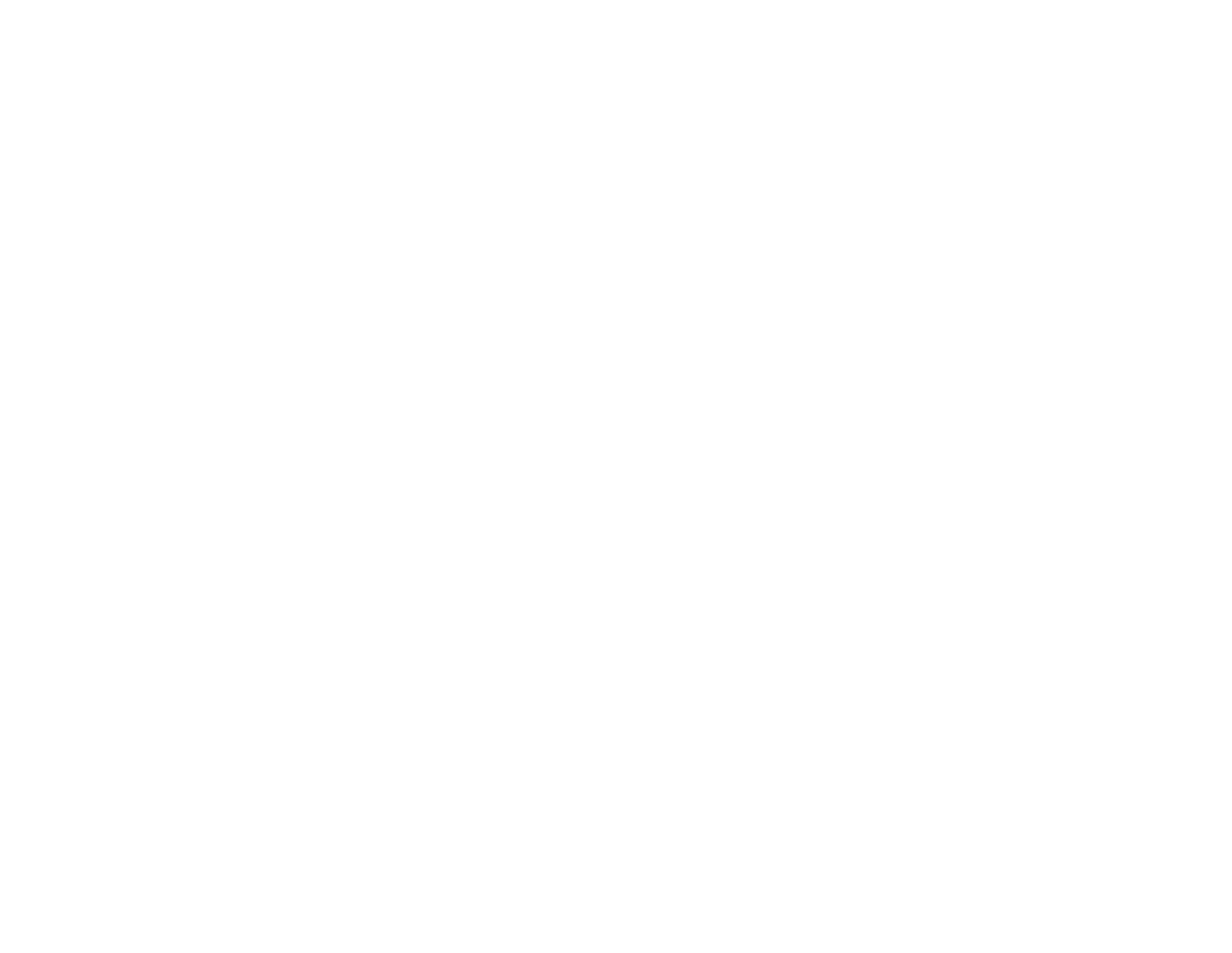How long, O Lord! how long Must thy Handmaid linger — She who shall right the wrong, Make the poor sufferer strong? Sweet morrow, bring her! Hasten her over the sea O Lord! ere Hope be fled! Bring her to men and to me! . . . O Slave, pray still on thy knee, Freedom's ahead.

*Robert Buchanan.*

# **Contents**

| Has "Truth" Become a Liar? 10                   |  |
|-------------------------------------------------|--|
|                                                 |  |
| The Troubles of Law-making in Massachusetts. 22 |  |
|                                                 |  |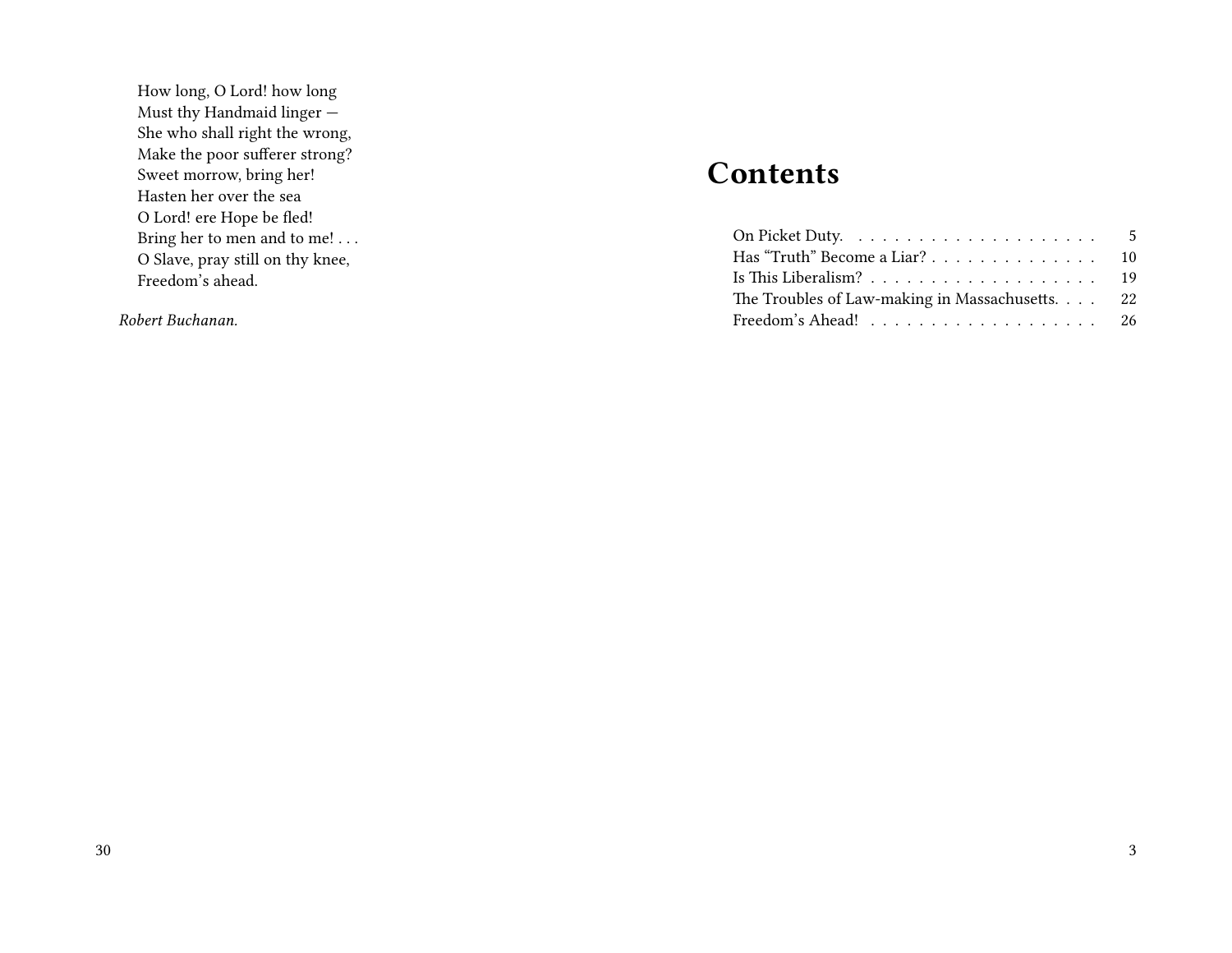A little before he died, To see his passion! "Bring me a Paper," he cried, And then to study it tried, In his old sharp fashion; And with eyeballs glittering, His looks on me he bent, And said that savage thing Of the Lords o' the Parliament. Then, dying, smiling on me, "What matter if *one* be dead? She's coming at last!" said he; "Courage, boy! wait and see! Freedom's ahead!"

Ay, now Tom Dunstan's cold, The shop feels duller; Scarce a tale is told, And our talk has lost the old Red-republican color. But we see a figure gray, And we hear a voice of death, And the tallow burns all day, And we stitch and stitch away In the thick smoke of our breath; Ay, while in the dark sit we, Tom seems to call from the dead — "She's coming! she's coming!" says he: "Courage, boys! wait and see! Freedom's ahead!"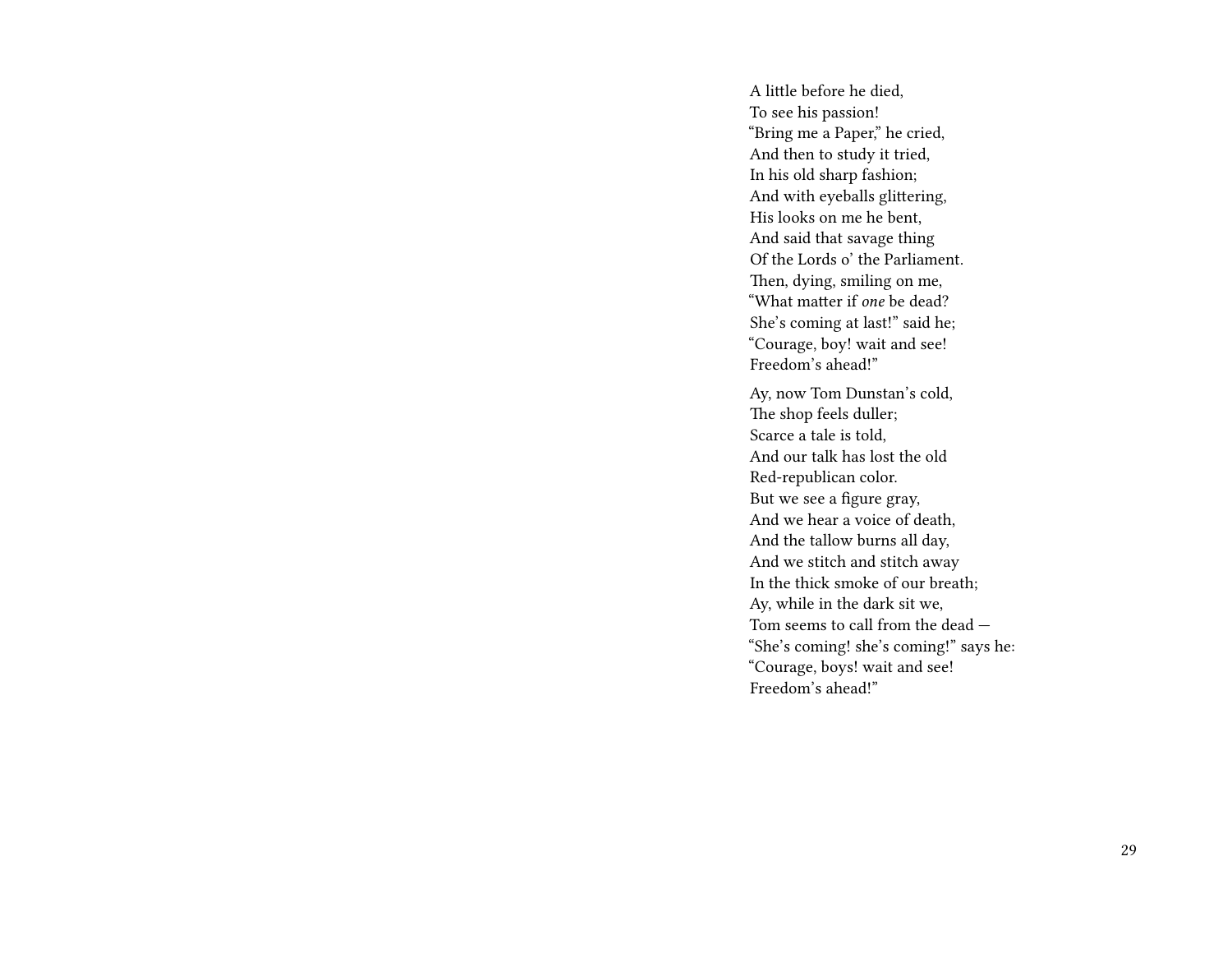But grim Jack Hart, with a sneer, Would mutter, "Master! If Freedom means to appear, I think she might step here. A little faster!" Then, 'twas fine to see Tom flame, And argue, and prove, and preach, Till Jack was silent for shame,— Or a fit of coughing came O'sudden, to spoil Tom's speech. Ah! Tom had the eyes to see When Tyranny should be sped: "She's coming! she's coming!" said he; "Courage, boys! wait and see! Freedom's ahead!"

But Tom was little and weak, The hard hours shook him; Hollower grew his check, And when he began to speak The coughing took him. Ere long the cheery sound Of his chat among as ceased, And we made a purse, all round, That he might not starve at least. His pain was sorry to see, Yet there, on his poor sick bed, "She's coming In spite of me! Courage, and wait!" cried he; "Freedom's ahead!"

"For always in thine eyes, O Liberty! Shines that high light whereby the world is saved;

And though thou slay us, we will trust in thee." John Hay.

#### **On Picket Duty.**

Buy Bakounine's "God and the State."

Our friends Harman and Walker, have changed the name of their excellent journal, the "Kansas Liberal," to "Lucifer, the Light-Bearer." A very happy thought! Quite the best name we know of, after Liberty!

The names selected by us for our periodicals seem to be popular. Mr Schumm of Chicago appropriated some time ago the title of "Radical Review," and now a party in London unknown to us has started a paper called "Liberty." Well, we don't care, provided these gentlemen will never deviate on any question from the principles which these names stand for.

John Swinton is on the point of starting a new paper in New York. We wish him well, for he is sure to tell lots of truth in it. We shall wish him more than well, if he does not fly the flag of Authority. But, having read his testimony before the Senate labor committee, we dare not hope for this. About his testimony, by the way, we have something to say, but cannot say it, as we intended, in this issue.

The Boston "Herald" of August 30 said: "The use of money to influence voters is the most corrupting influence possible in a country of free institutions. *It saps the very foundations of our government.*" Pshaw! It is no such thing! If it sapped the foundations of our government, the foundations, government and all, would have gone long ago. Instead of sapping the foundations of our government, money, and the hope of getting it, are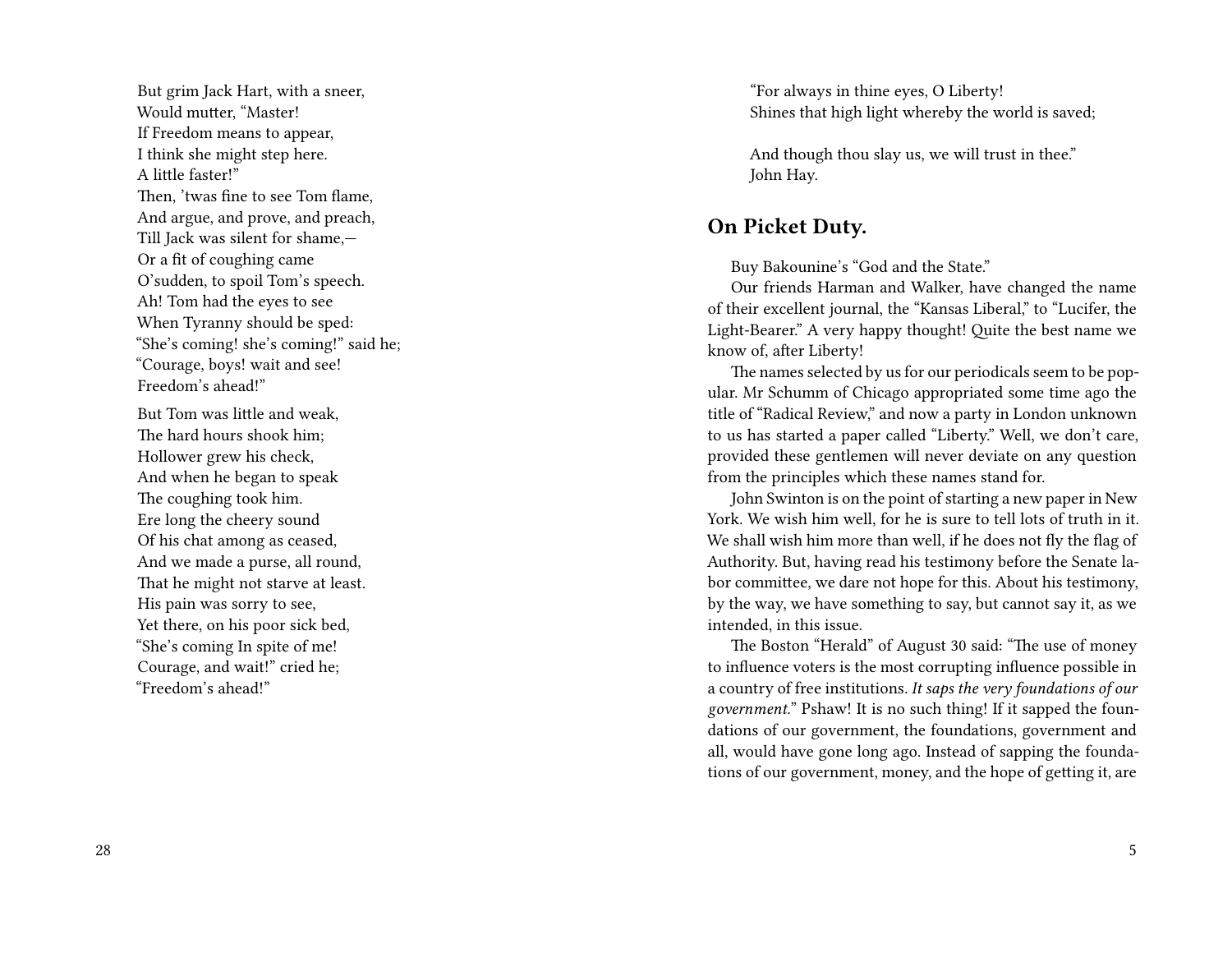the foundations! What other foundations, pray, has our government?

Robert Buchanan's "Freedom's Ahead," printed in another column, is one of the finest poems in the English language. It has a place in the collection of "Fifty Perfect Poems" selected last year by Charles A. Dana. It is not, however, in our view, quite perfect. The last verse impairs it. Nothing could be more unphilosophical than picturing Freedom as Handmaid of the Lord. It is Tyranny that serves in that capacity. But poets are seldom philosophers. They are accustomed to give a celestial embodiment to their upward aspirations, and almost always feel that they must manage to ring the Lord into their climaxes in some way or other. Now and then we have such exceptions as Byron and Shelley, but these are very rare song-birds.

Mr. E. C. Walker of Kansas complains because the Greenback party of Iowa has put a plank in its platform in favor of a prohibitory liquor law, and says that "the church and the patent moralists outside have captured the party and hitched it to the car of retrogression." Mr. Walker should not have expected anything else. Moreover, his statement is incorrect. The patent moralists have not *captured* the party; they *founded* it. The party was originally organized on the principle that it is immoral and should be made a crime for individuals or associations to issue their notes to circulate as currency among such people as are willing to take them. The Greenkackers, then, are perfectly consistent. Granting the right to dictate the sort of money that people shall use, how can any one deny the right to dictate their drink? But Mr. Walker probably made a slip of his pen. He is an out-and-out Anarchist, and knows as well as we do that all the tyrannies, like all the liberties, logically stand or fall together.

The Springfield "Republican," which heretofore has regarded Liberty as worthy only of a sneer, has so far improved its manners as to quote our views of the telegraphers' strike, and add: "It is worth while to know what the Anarchists

6

All day we sat in the heat, Like spiders spinning, Stitching full fine and fleet, While Old Moses on his seat Sat greasily grinning; And here Tom said his say, And prophesied Tyranny's death; And the tallow burnt all day, And we stitch'd and stitch'd away In the thick smoke of our breath. Weary, weary were we, Our hearts as heavy as lead; But "Patience! she's coming!" said he; "Courage, boys! wait and see! Freedom's ahead!"

And at night, when we took here The rest allowed to us, The Paper came, with the beer, And Tom read, sharp and clear, The news out loud to us; And then, in his witty way, He threw the jests about: The cutting things he'd say Of the wealthy and the gay! How he turn'd them inside out! And it made our breath more free To hearken to what he said — "She's coming! she's coming!" said he; "Courage, boys! wait and see! Freedom's ahead!"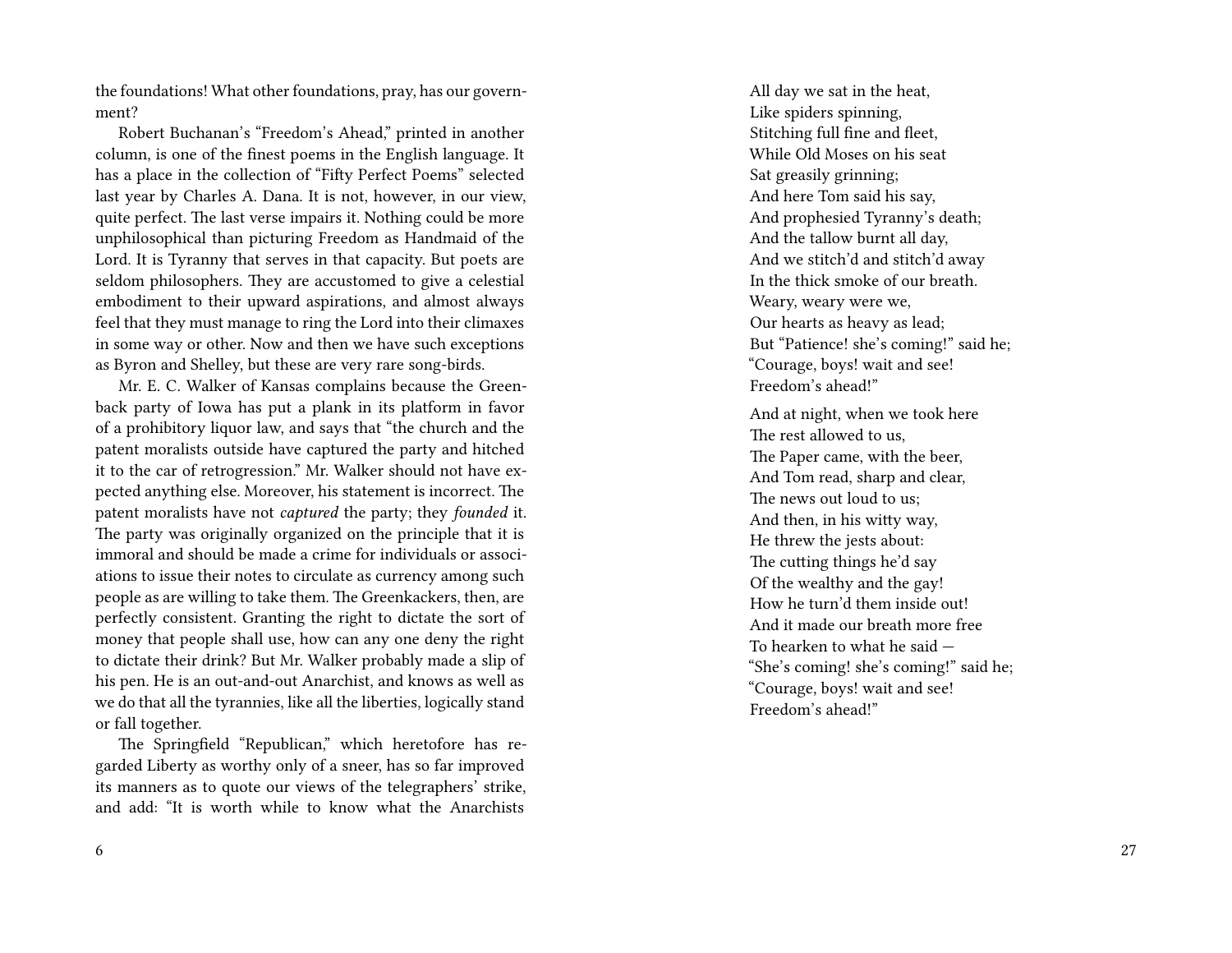omniscient nor immutable nor merciful nor just nor truthful. The essay was originally read before the Boston Liberal Club, of which Mr. Cobb is president, and which holds interesting weekly meetings in Investigator Hall.

#### **Freedom's Ahead!**

Now poor Tom Dunstan's cold, Our shop is duller; Scarce a tale is told, And our talk has lost the old Red-republican color! Though he was sickly and thin, 'Twas a sight to see his face,— While sick of the country's sin, With bang of the fist, and chin Thrust out, he argued the case! He prophesied men should ho free! And the money-bags be bled! "She's coming, she's coming!" said he; "Courage, boys! wait and see! Freedom's ahead!"

among us think, for, though few in numbers, they indicate a tendency of the time." Commenting upon our assertion that a "new brotherhood is silently developing that will yet make strikes mean something," the "Republican" further says that the editor of Liberty "ought to know that the stronger force for justice is one that does not depend upon 'brotherhoods.' The majority of this country's voters are farmers, and not city knaves, dupes, and fools." Is not, then, the farmer a man and a brother, and did the "Republican" never hear of the Grangers? The editor of the "Republican" ought to know that in Europe the Anarchists are carrying on their propagandism largely in the agricultural districts, and that Liberty even now finds its way to the remotest corners of the earth.

A congress of Anarchists, semi-Anarchists, and Revolutionary Socialists, as distinguished from the Social Democrats, is to be held in Pittsburg, beginning October 14. We had expected to attend, either in person or by proxy, but circumstances compel us to disappoint ourselves. We regret this the more because an elaborately-developed plan of reconciling the various schools of Socialists is to be presented and supported there by delegates acting for the San Francisco section. This document, which has been sent to us, does not reconcile in the least, but simply and summarily places Liberty and Authority side by side and arbitrarily says: "These twain are one flesh!" We will be parties to no such marriage. Every friend of Liberty who may go to Pittsburg is hereby urged to examine this document carefully before giving it his adhesion. Great pains has been taken in its preparation; it is specious and plausible; but it is perhaps the most foolishly inconsistent piece of work that ever came to our notice. It may receive closer analysis hereafter in these columns.

The difference between the attitudes of the "Index" and the "Truth Seeker" toward Bakounine's "God and the State" is interesting. The "Index" review is patronizing, ignorant, superficial, thoughtless. One sentence in it is particularly stupid: "An ac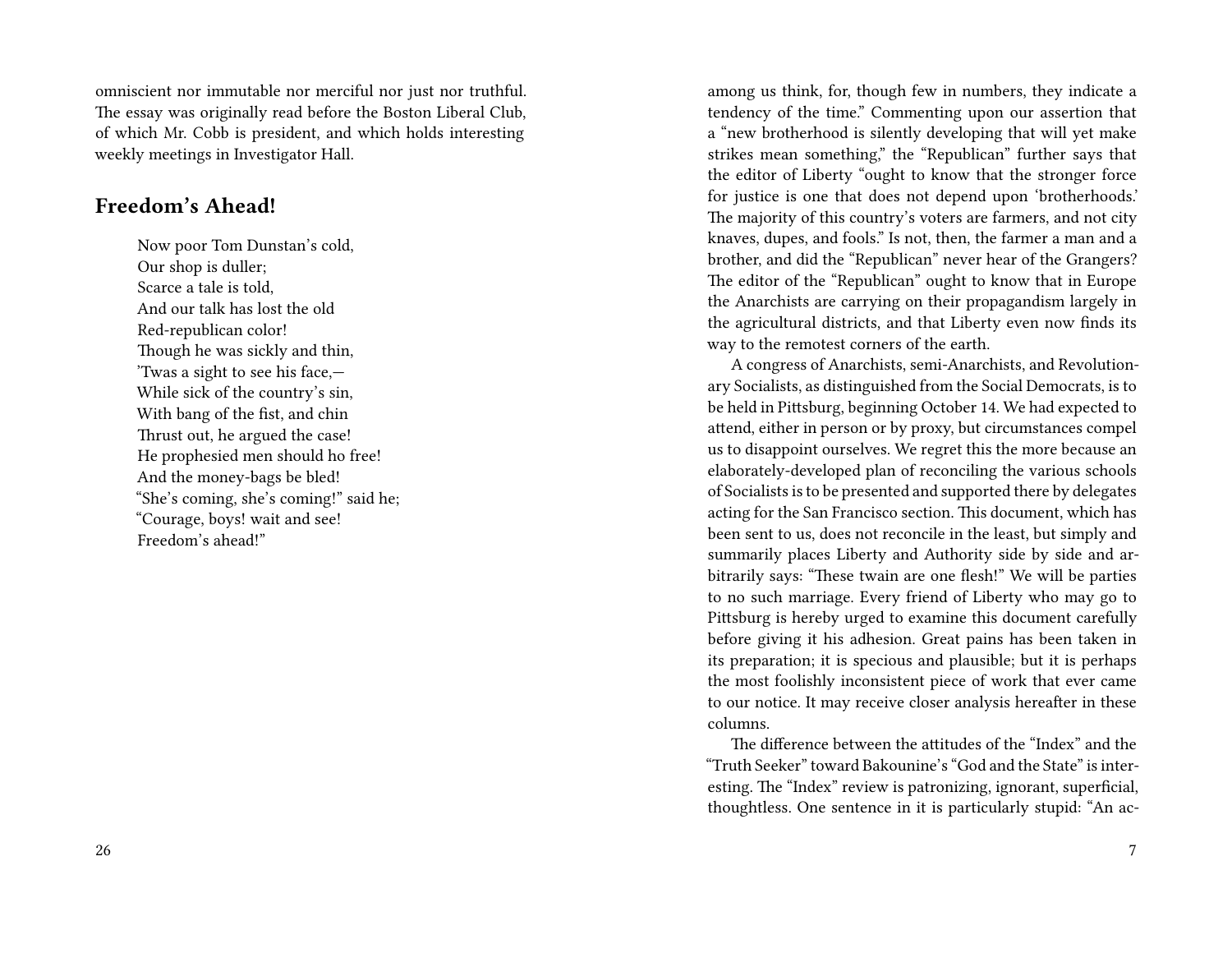quaintance with evolution, as now taught by English and German thinkers, and especially with psychology and sociology, would have enabled the writer to correct many of his errors and to see the unscientific and unphilosophic character of many of the statements advanced by him as truisms." One would suppose from this that Bakounine died twenty years ago instead of in 1876, and no doubt the editor of the "Index" supposed such to be the case. The facts are that Bakounine was perfectly familiar with all the principal languages and resided for long periods in almost all the chief European countries. With their literatures he was thoroughly conversant, with their principal writers he was in many instances personally intimate, and, if he had a passion for anything outside of the actual revolutionary movement, it was for philosophy, especially Gorman philosophy. The "Truth Seeker," on the contrary, which is not, like the "Index," one of those "pale phantoms eternally suspended between heaven and earth" described by Bakounine, appreciates the power and importance of "God and the State," and gives it a four-column review, including liberal quotations, for which it has our heartfelt thanks. It is enthusiastic and intelligent in its praise. While not entirely endorsing Bakounine's views of government, it says: "The book, taken all in all, is one of the most eloquent pleas for liberty ever written. It is Paine's 'Age of Reason' and 'Rights of Man' consolidated and improved. It stirs the pulse like a trumpet call." A book seldom receives higher compliment.

Walker, of the Kansas "Lucifer," writes as follows: "There are many of your Western readers who are still in the dark regarding your position on the monetary question. It is a matter of considerable difficulty to make them understand Free Banking, especially when they take into consideration the fact that you deny the right of private ownership of land. If land be held by a usufructuary title only, say these objectors, how can it be a sufficient or safe basis for a bank of issue, as contemplated by Warren, Greene, and others? Free Banks would be the propexecute such laws. So this wise constitution, which pays that all judicial and executive officers ought to be held accountable To The People for their acts, declares that they shall be wholly irresponsible, *except to the very legislators who make the laws!* As long as they execute all the bad laws the legislators make, they are protected from all responsibility *to the people who suffer from such laws!*

Who can wonder that the people are divided into factions under such a constitution as this? Who can wonder that we are cursed with so many gangs of ignorant or unprincipled politicians, all struggling to grasp this irresponsible power over the people? Who can help wondering that the people themselves do not take the power into their own hands, and hold i all these creatures, legislators, judges, governors, and all, personally responsible for their acts?

Perhaps the people of Massachusetts may sometime give up their passion for "a government of *laws*" and learn that there is but *one law* — "to live honestly" — that men can rightfully be compelled to obey; that that law is not one that was made in Massachusetts; that any other than that one law is necessarily a bad law; and that, if they wish to secure to themselves the protection of that one law, their first step should be to get rid of all the blockheads, impostors, and tyrants, who claim that they ought to be invested with the irresponsible power of making and enforcing all the bad laws by which they think they can gain fame, power, or money.

<sup>&</sup>quot;The Efficacy of Prayer" is the title of a pamphlet just published by J. P. Mendum of the Boston "Investigator," in which John Storer Cobb, the author, analyzes with skilful hand the nature of Christian prayer, showing it to be a petition for all sorts of gifts and favors, small and great, possible and impossible, addressed to a being neither omnipotent nor omnipresent nor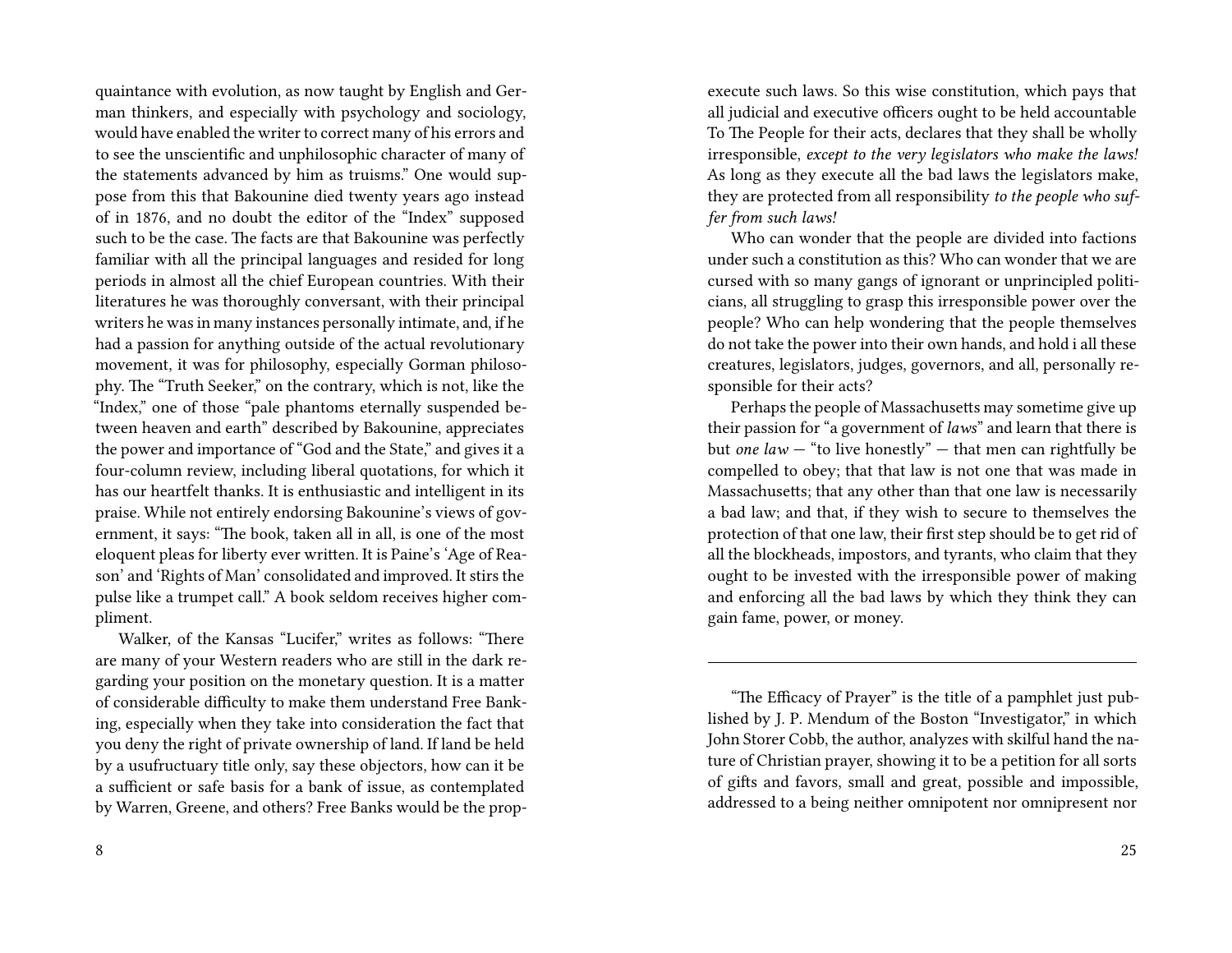cute them, ought not only to be held personally accountable for their acts, but to be held accountable *to the people themselves, who suffer from such laws.*

Now, if this principle were carried out, we should not see eight separate factions scrambling and fighting for the power to make laws. We should probably not see a single man, who would dare to make, and execute upon his fellow-men, a single law that was really of his own invention.

But it seems to be naturally impossible for constitutionmakers to declare a sensible idea, and leave it uncontradicted. And so the Massachusetts constitution-makers, instead of leaving the accountability of legislators to stand uncontradicted, proceeded to declare *that they should be held to no accountability at all!* This they did in these words:

The freedom of deliberation, speech, and debate [including, of course, voting on the laws] in either house of the legislature, is so essential to the rights of the people, *that it cannot be the foundation of any accusation or prosecution, action or complaint, in any other court or place whatever.*

This provision is in direct contradiction to the other; and licenses the legislators to make, with perfect impunity, all the bad laws they please. And this is really the only object of the provision; for the idea that honest legislators need a constitutional provision to prevent their being punished by the people for making good laws, is too absurd to be thought of. It is only those who wish to make bad laws, that wish to be protected against all-responsibility for their acts. And this provision was intended solely for their benefit; and that is why we have great volumes filled with laws so bad that nobody dares to be personally responsible for one of them.

But this is not all. The judicial and executive officers must also be protected against all personal responsibility *to thee people, who suffer from the bad laws,* else they would not dare to

erty of individuals; land, not being private property, could not be used as security, and hence only the improvements thereon could be so used. But these forms of security are very liable to destruction by storms, fires, floods, and other destroying agencies. Will Liberty kindly throw some light upon this question for the benefit of these almost-persuaded Anarchists?" This objection can be answered very briefly. Land (or anything else) can be used as a basis of currency only so long as it has a market value. When by the economic revolution which Liberty advocates it shall cease to have a market value, its use as a basis of currency will have to be abandoned. Till then it may be so used, and Colonel Greene, who saw that the abolition of money monopoly must, or at any rate would, precede the abolition of land monopoly, rightly judged that in the beginning land would be one of the most available of securities. But at no time will the improvements on land resulting from labor cease to have a market value, and such of them as are of a sufficiently stable character may and will continue to be used as security after property in the land itself has disappeared. And the fact that those are liable to destruction by disaster is not an argument against their use as security unless they are peculiarly so liable. A house may at any time be burned, but a mortgage on an insured house is regarded as excellent security. Mutual banking will be followed and complemented by a system of mutual insurance. Then, when a man wishes to borrow money on particularly risky property, it will simply cost him more to do so because of the greater premium he will have to pay in order to insure the property in favor of the bank. Ultimately, however, after the abolition of monopoly has eliminated all danger of panics from the commercial would and made bankruptcy a thing of the past, specific property will fall more and more into disfavor as a basis of money, and the great bulk of our currency will be secured by satisfactorily-endorsed notes, thus realizing Colonel Greene's declaration that "a commercial bank that is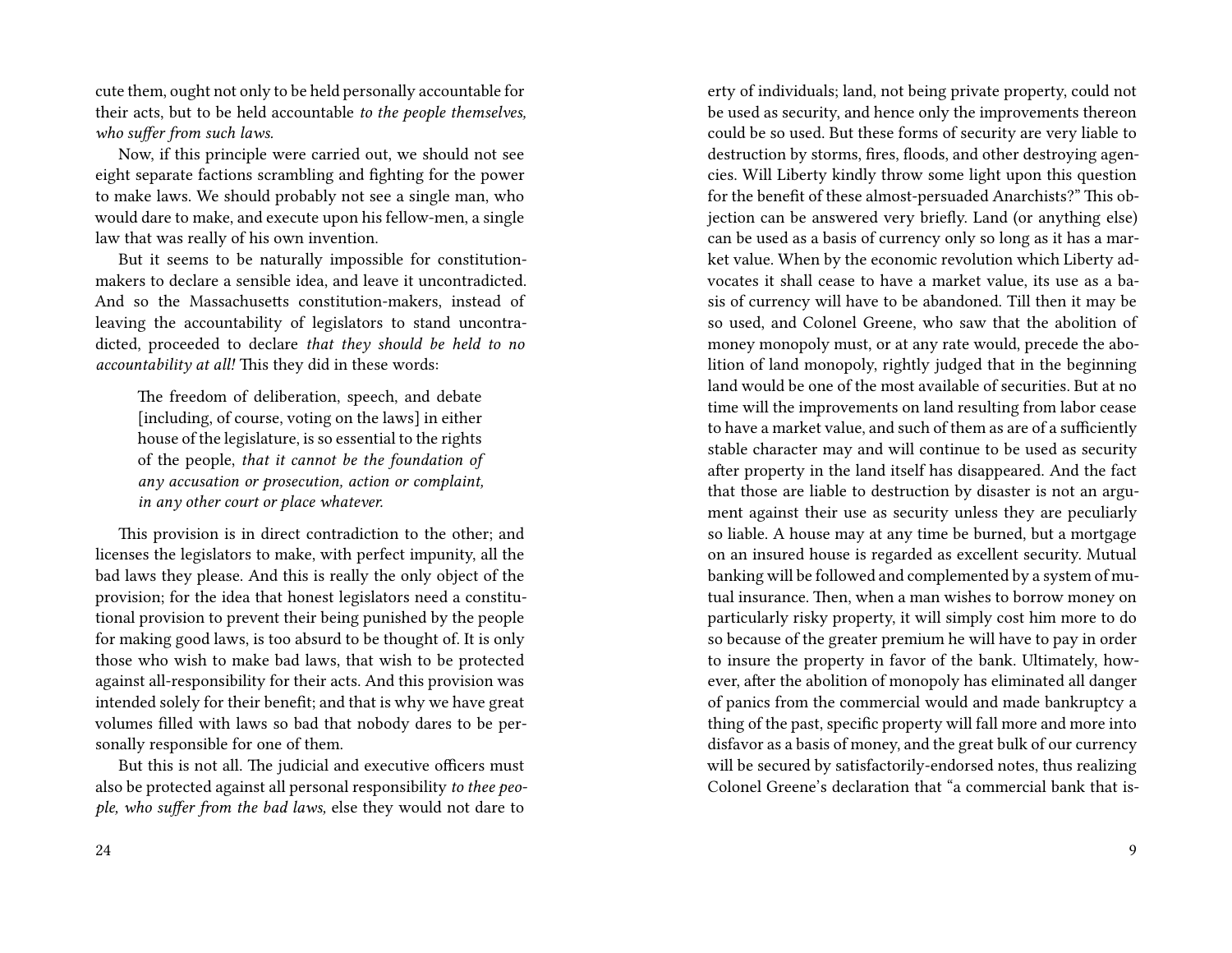sues paper money ought as such to be a mere clearing-house for legitimate business paper running to maturity."

"A free man is one who enjoys the use of his reason and his faculties; who is neither blinded by passion, not hindered or driven by oppression, not deceived by erroneous opinions." — Proudhon.

### **Has "Truth" Become a Liar?**

Burnette G. Haskell,

*Editor of the San Francisco "Truth":*

Dear Sir,— You and I, at least in one sense, are comrades in a common cause. You champion the cause of the poor. I champion the cause of Liberty and Justice, which includes the cause of the poor. When you started your journal, I learned that you were a young man lately recruited from the ranks of the enemy, and I seemed to see in your columns that new convert's earnestness and enthusiasm which always bodes well for a cause when guided by a discriminating mind. But I also saw in them a ludicrous and yet mournful hodge-podge of sense and nonsense which made me fearful of the outcome. You seemed to be looking longingly toward the light of Liberty with a vision obscured by the dark shadow of Authority. I watched the struggle anxiously. To my sorrow, the darkness has been growing deeper. Now and then, here and there, a lightning flash penetrates its depths, but the dazzling brilliancy thereof blinds by contrast rather than illuminates, leaving the gloom thicker than before. Gradually I have been coming to regard you as mentally lost, intellectually untrustworthy, an unsafe guide for the multitude of persons just awakening to an interest in the labor cause.

But until lately I have had no reason to doubt your motives. On the contrary, they have been the object of my ardent admiration. Nevertheless, and against my will, your more recent course and policy have crossed my mind with a dim suspicion

*laws* they must have; otherwise they cannot have that "government of laws, and not of men," which they are all agreed is indispensable. So they endure each other's laws as best they can; each faction hoping it may sometime be strong enough to make laws for the others.

Thus these factions are all so blinded by their passion for *laws*, that not one of them sees that "a government of laws" *is* itself "a government of men," — that is, of the men who make the laws

Their rage against each other is such that they do not see that they are all contradicting themselves, and making fools of themselves.

Yet they must not be judged too harshly; for the constitution of Massachusetts led them into this absurdity; and the constitution has now stood a hundred years; and during all that time the people of Massachusetts have not found out that "a government of laws" is "a government of men."

Such is the weakness of poor human nature.

Such political blindness is more to be pitied, than blamed; for it is not characteristic of any people to see the absurdities and self-contradictions of their own government. They are too blind worshippers of simple power to look after absurdities and self-contradictions, on the part of their idol.

But this idea, that "a government of laws" is *not* "a government of men," is not the only absurdity, or self contradiction, to be found in the constitution of Massachusetts. It has this other:

All power residing originally in the people, and being derived from them, the several magistrates and officers of government, vested with authority, whether legislative, executive, or judicial, are their substitutes and agents, *and are at all times accountable to them.*

This is so far reasonable, that it implies that bad laws may be made and executed, and that all who either make or exe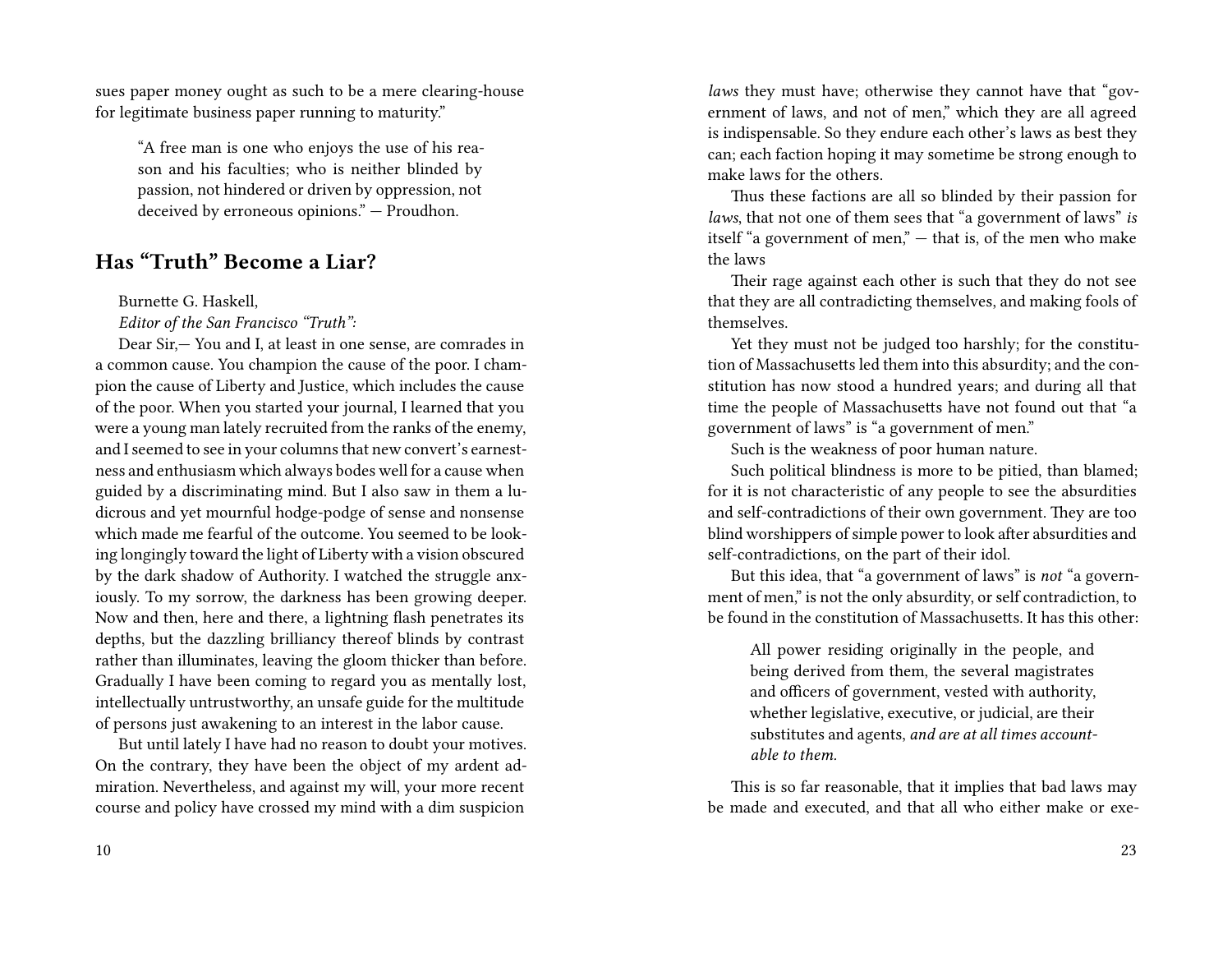go to jail and who shall not in the exercise of soul liberty? What is this thing, "crime," after all, but somebody's prejudices, backed by the bayonet and the dungeon?

We are sorry to thus scold at the venerable pioneers of liberalism who occupy the Paine Hall Building, to whom we are heartily grateful for almost all that they have done and with whom we heartily cooperate in almost all that they are doing. But they ought to dig deeper into the philosophy of Liberty, lest a too shallow logic should by-and-by land them inside the prison doors which they are ready to open for Mormons and others whose "crime" simply consists in obeying the dictates of their own consciences.

## **The Troubles of Law-making in Massachusetts.**

That portion of the people of Massachusetts, who believe in law-making, are at present split up into eight factions, to wit, the Republicans, the Democrats, the Independents, the Prohibitionists, the Greenbackers, the Woman Suffragists, the Colored Men, and Wendell Phillips. All these factions are now in full blast; and are so furious towards each other that we wonder how they manage to live under the same government; and why they endure each other's tyranny. This question has heretofore perplexed us; but Robinson, the Republican candidate for governor, has solved the riddle. Quoting the. constitution of Massachusetts, he says the object of Aw faction is, that we may have "a government of laws, and not of men."

We now understand the whole matter. All the other factions, as well as the Republican, are bent on having "a government of laws, and not of men."

What the laws are, is not the vital matter with any of them. If they cannot have such as they desire, they will take such as they can get. In their eyes bad laws are better than none; for

that, with the disappearance of your intellectual discrimination, the edge of your moral sense has been growing duller; that the darkness in which you are plunged is becoming *your* light; that, engulfed in Beelzebub's kingdom, you are beginning to see with his eyes. I may be wrong in this opinion, which is hardly an opinion, being only a suspicion. But others watching with me share it, and I am advised to make its grounds public.

For a few months back, to say nothing of the inconsistencies of your editorial columns, you have been publishing in various issues of your paper long articles by prominent leaders of different schools of political and social thought (most of these leaders beieg dead and unable to protest), generally contradictory of each other, sometimes denunciatory of each other, and almost always breathing a different if not antagonistic spirit. Over these articles you have put flaring display heads, in which in almost every instance you give them your own warmest approval regardless of their opposition to each other. On one or two occasions, at least, you have expressly described in these head-lines the article under them as an exposition of the thought of another writer known by those who have read his works to be distinctly an antagonist of the views stated in the article. What to make of such conduct I did not know. I have since learned, as will be seen later, that, professedly, you are engaged in the hopeless task of reconciling Anarchism and State Socialism. It is as inconceivable that you should really look upon the articles referred to as harmonious with each other as that you should print in large letters in one column the statement that "twice two make four," and in equally large letters in another column the statement that "twice two make five," with your own declaration above them that both are true and capable of reconciliation. Hence the doubt arose whether pecuniary success or political ambition or some other object dearer to you than truth were not prompting you to bid for the support of the unthinking by appearing to fuse the crystal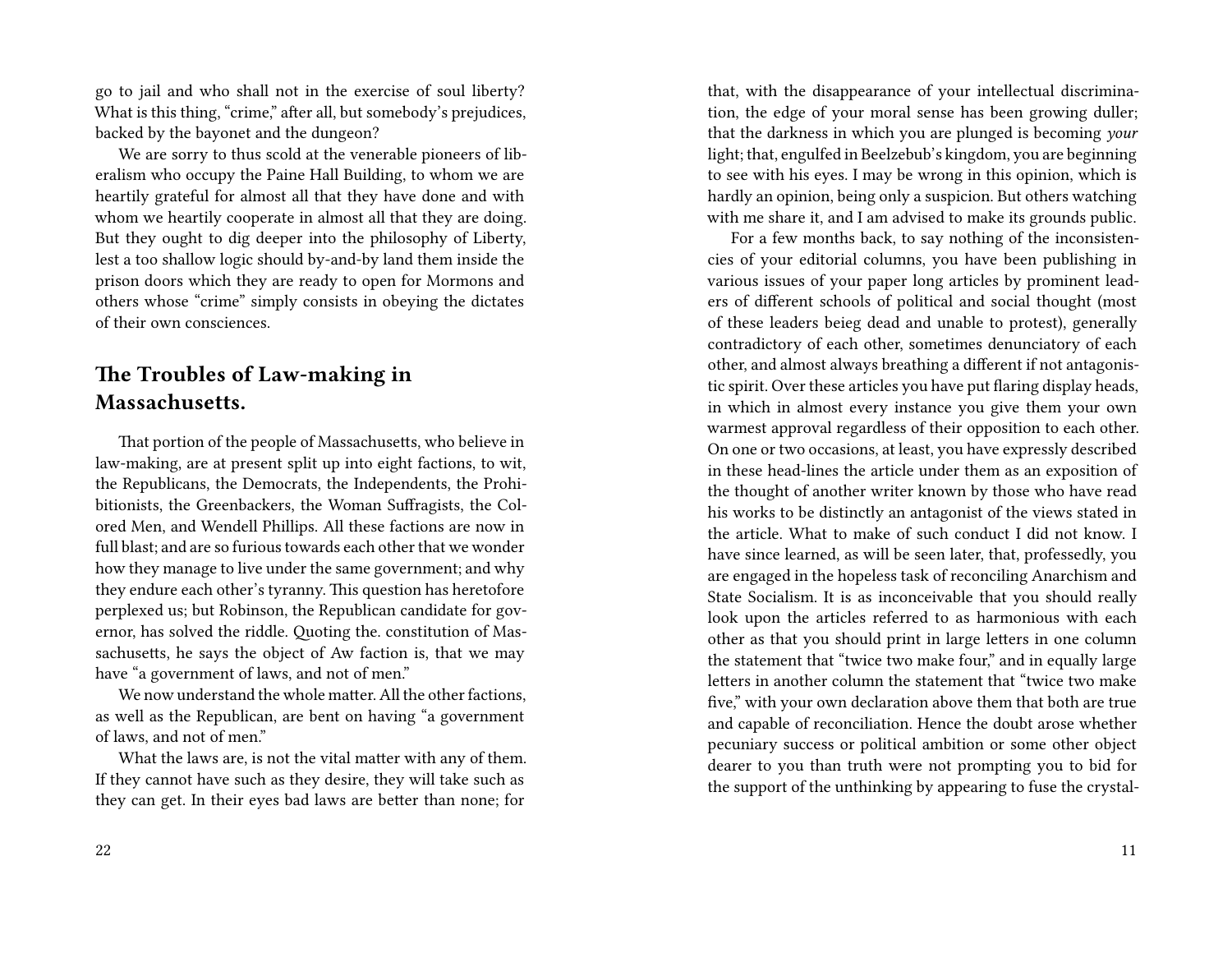lized thought of all schools of socialism in a white-hot blaze of seeming enthusiasm.

While I was pondering upon this, along came an issue of your journal containing an announcement made with considerable flourish that you were about to begin in it the serial publication of Michael Bakounine's "God and the State." This interested me, inasmuch as I had first introduced Bakounine to America in any marked way by printing in an early number of "Liberty" his picture and a sketch of his life, and afterwards importing and selling a few copies of the French edition of "God and the State" as soon as it appeared. One of these copies fell into the hands of a young lady whom "Liberty" counts among its most intelligent and steadfast supporters. She, as I have since ascertained, was so impressed with the power of the work that she translated it into English and offered her translation to you for publication in "Truth," which you evidently accepted. Her motives in doing this are thus stated in a letter from one whose knowledge of the matter is positive: "She offered the translation to 'Truth' principally because it is a State Socialistic paper apparently of considerable circulation, as she thought thus to bring it before a circle of readers to whom its ideas would be entirely new, and who might, through its influence, be brought into the Anarchistic fold." A very commendable purpose, and one which, so far as her part in it is concerned, has been carried out very creditably indeed. No reconciliation in her thought, you see; propagandism pure and simple, with a view to absolute conversion. None of the criticisms that I am making upon you are to be understood as in the least applying to her. While I was sincerely glad that Bakounine's work was to be placed before your readers, I at once saw that you were acting in pursuance of the strange policy which I have described above, and I was decidedly averse to having this author first introduced in English handicapped by misleading associations, even though knowing that his own clear statements would sooner or later carry the lesson which he intended them

12

polygamy is right, let the law protect it; but if it is wrong, it should be suppressed.

The business of printing and soiling Freethought publications, in which Messrs. Seaver and Mendum are engaged, was once a crime under every government on the earth. According to their ruling, then, the practice of free thought was always justly interdicted, and the Inquisition was therefore right as against the martyrs whose protests have made I hem and the "Investigator" possible to-day. Not only this, but "blasphemous" articles appear every week in the "Investigator," which, under a strict construction of the statutes of Massachusetts, constitute a crime and would send Messrs. Seaver and Mendum to jail. Are they ready to go, and do they not belong there as much as the polygamous Mormons sent from Dedham court? Certainly they do, under their own ruling.

But, once in jail, the distinguished editors of the "Investigator" have already plugged up their own mouths, should it occur to them that Freethought was their religion. They have committed a crime, and, to quote their own language, "if they call it a religion, it makes no difference in point of fact, as no religion should be protected by law in the commission of crime."

It is painfully manifest in the above article that, according to the individual judgment of Messrs. Seaver and Mendum, the conscientious, religious application of free thought in love and domestic association is wrong, while its application in the business of Freethought publishing is right. Once themselves safe from the clutches of the Massachusetts jailer in their own application of free thought they now stand ready to strike hands with bigots in the State and their executives and stand guard over Massachusetts Mormons behind the bars who have simply executed their own application of free thought in their own chosen sphere Who are Messrs. Seaver and Mendum of the "Investigator" that they should dogmatically discriminate among the various applications of free thought, and decide who shall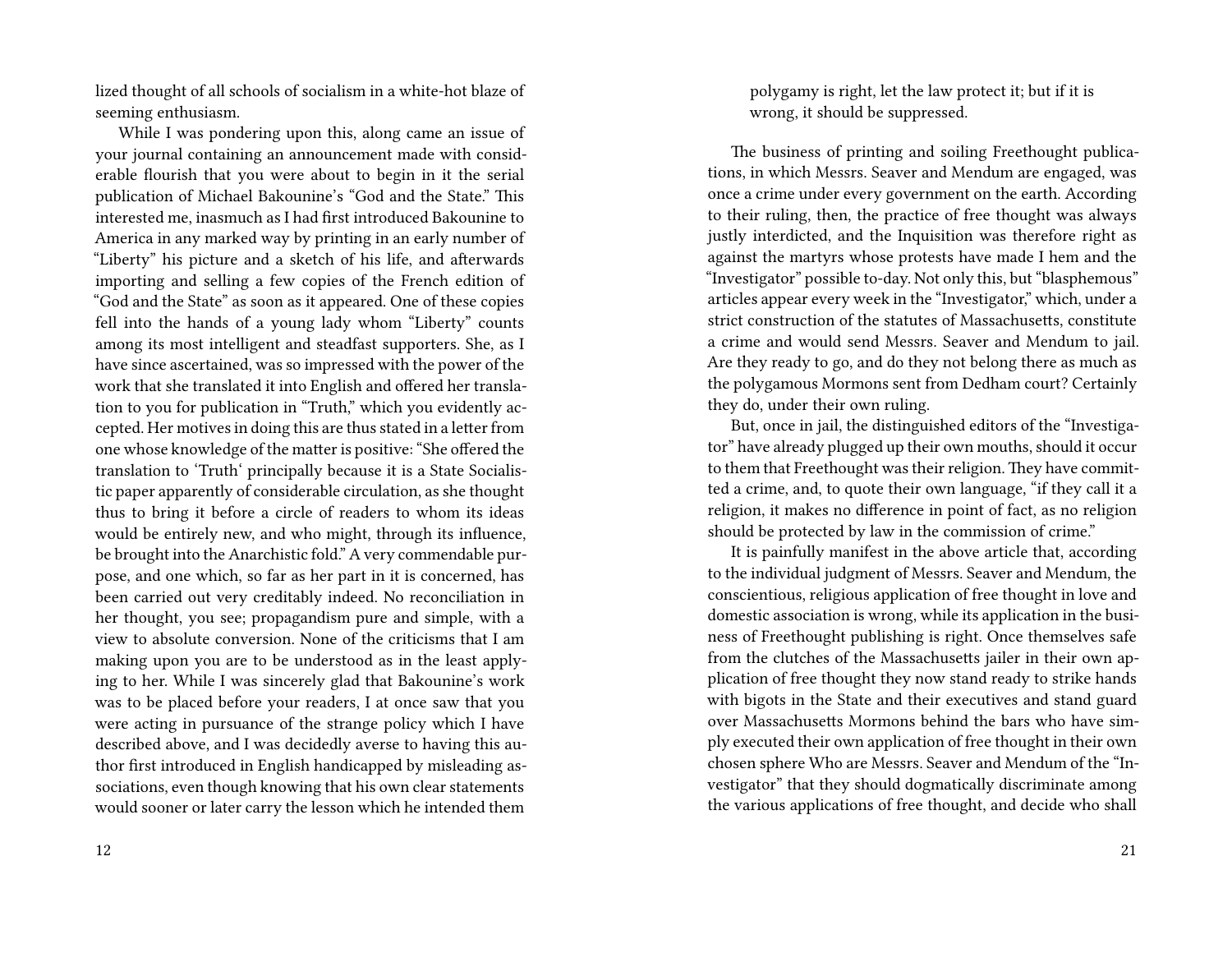professed and really earnest liberal can be, we reprint the article entire, as appended to a refreshing liberty-inspired clipping from an organ of theocracy:

The trouble in dealing with the Mormon question lies altogether in the fact that the government has no authority to establish or to destroy any sort of religion, true or false. The authority to break up a false religion involves the authority to destroy a true belief. There are some things which it is better to leave to the attack of moral agencies. When we undertake to regulate men's belief, or their eating and drinking, or their going and coming, by statutes, we are at once involved in a maze of perplexities. — Hebrew Leader.

There is some truth in the above, but it is not all true. As the "Hebrew Leader "says, government should not interfere with religion or matters of belief; but suppose a religion maintains or practices what the law denominates a crime, can the government consistently guarantee and protect it? The law says that polygamy, which Mormonism teaches and practices, is a crime, and therefore must not be allowed. But if there were no polygamy in Mormonism, tho government could not properly interfere with it, any more than with Orthodoxy or Judaism. They can be left "to the attack of moral agencies."

Last week three polygamous Mormons were convicted in the Dedham court, (Massachusetts,) not on account of their religion, but for committing crime, though, if they call it religion, it makes no difference in point of fact, as no religion should be protected by law in the commission of crime. If to convey. So I hurried to completion a translation which I had already begun and announced, and placed it in the hands of my printers, who promised it in pamphlet form for September 15. Thereupon I sent by mail to your business manager "copy" for an advertisement of the work, enclosing a postal note in payment for its insertion in your issues of September 15 and 22. It never so much as occurred to me that this advertisement would prove inadmissible to your columns. It was a simple announcement of the publication, to appear over my own name and on my own responsibility, containing in the body of it the following description of the book advertised:

This remarkable work, written by one of the most remarkable revolutionists that ever lived, and now published in English for the first time, shows eloquently, vigorously, and conclusively that the fiction of divine authority is the source of all governmental authority of whatever form, and of all tyrannies whatsoever; that the theism of Rousseau is only a modification of Roman Catholicism, and had its political results in the despotism of Robespierre and its social results in the monstrous schemes of Karl Marx and Lassalle to wipe out individual liberty; and that the Social Revolution can be successfully accomplished only by founding it on the atheism of Diderot and the resultant Anarchism of Danton and Proudhon. Every Socialist and every thinking person should buy and read this book.

To my utter astonishment I received in reply, not a copy of "Truth" containing the advertisement, but the following letters from yourself and your business manager, with which was returned the money that I had sent:

San Francisco, Cal., Sept. 10, 1883.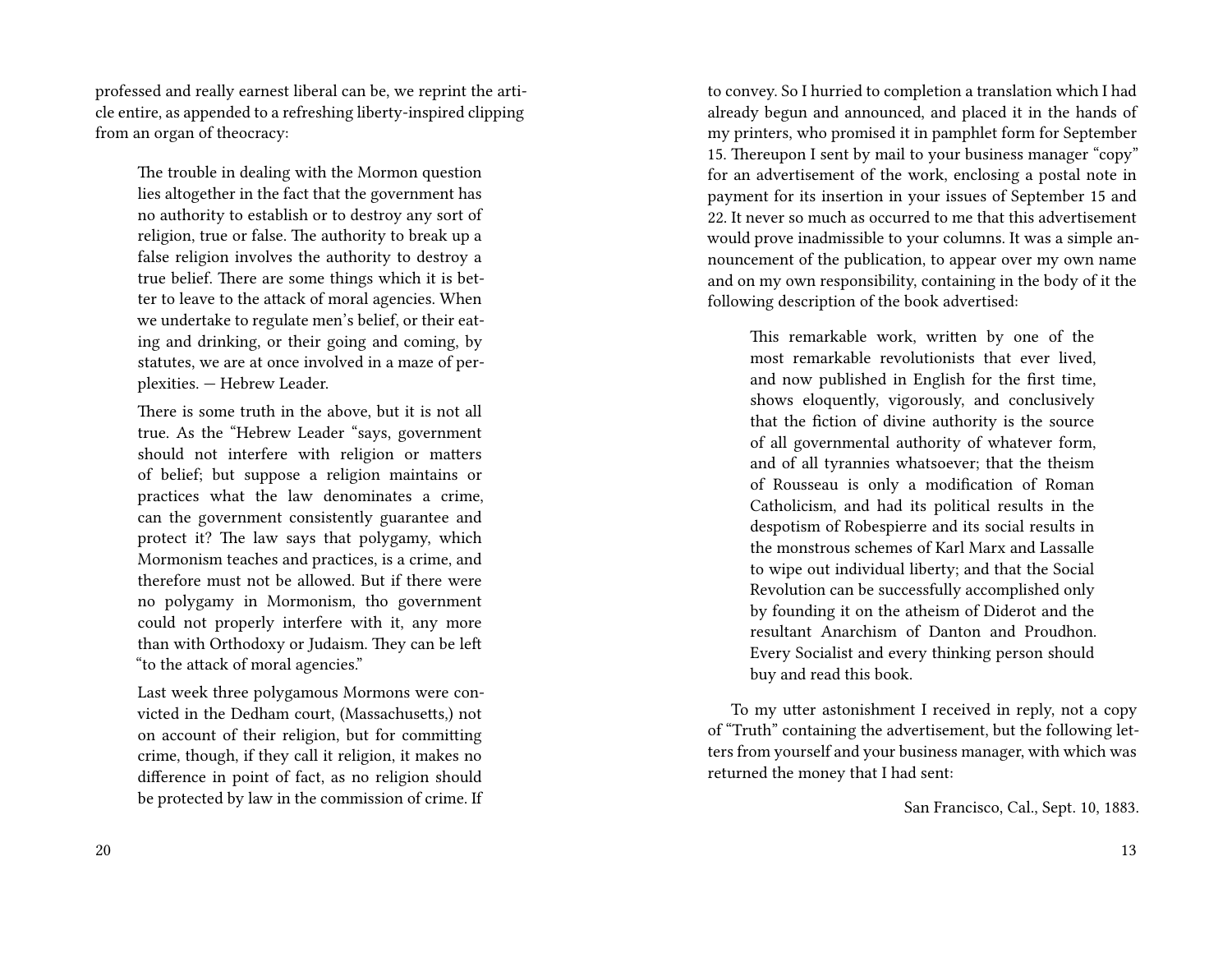Benjamin R. Tucker, Esq.

*Editor "Liberty":*

Dear Sir,— Yours dated Sept. 3 came to hand tills morning. I regret exceedingly not to be able to insert your advertisement in its *present form*. Reasons and objections to said advertisement are briefly stated in accompanying letter from the editor of "Truth." We shall indeed be most willing to insert the same, if you will modify the objectionable sentences.

Yours sincerely,

Burgman.

San Francisco, Cal., Sept. 10, 1883.

Benj. R. Tucker,

*Box 3366, Boston, Mass.:*

Dear Sir,— I regret that I cannot insert your advertisement, *as worded by you*, in "Truth." I am publishing "God and the State" serially in "Truth," said publication having been begun before the receipt of your advertisement, and the manuscript having been in hand some weeks before I had any knowledge that you also proposed to publish it. "Truth" is engaged in an endeavor to *reconcile* the various factions of Socialists, and it is in pursuance of this endeavor that we publish Bakounine and shortly hope to publish abstracts of Proudhon. Your advertisement uses the words "monstrous schemes of Karl Marx and Lassalle," &c. The effect of these words and others used in your advertisement would be such as to prejudice my readers *against* "God and the State" previous

Benj. R. Tucker.

P.S. — Another straw is just wafted to me indicative of your moral obliquity. Mr. H. W. Brown of Boston, who sells your paper, says that you recently printed what purported to be a letter from him in which he was made to say: "You must send me a double supply of 'Truth' hereafter." He denies having written you anything of the sort. If this is the way you increase your subscription list, the "apparently considerable circulation" referred to in one of my quotations may be only apparent, not real. Is this one of the methods by which you propose to "play upon the masses" in accordance with your avowed intention in that marvellous reconciliatory document which you have prepared for submission to the Pittsburg Congress?

B.R.T.

### **Is This Liberalism?**

The natural sympathy and fellowship of Liberty is with the Freethinkers of this country and their organs. It matters little with us whether they are outspoken atheists of the Seaver and Mendum school, fearless iconoclasts of the Bennett and Ingersoll stripe, or the "uncertain, sickly souls," as Bakounine calls them, the "Free Religionists." It is enough for us to know that all of these disordered forms of revolt carry within themselves the promise and potency of coming Liberty. Their leaders are all acting better than they know, and we have no disposition with our limited space to antagonize them, except where the provocation becomes too great.

One of the most astonishing exhibitions of inconsistency which has of late come to us was an editorial in the Boston "Investigator" of September 19 on Mormonism. To show how utterly and suicidally on the side of theological despotism a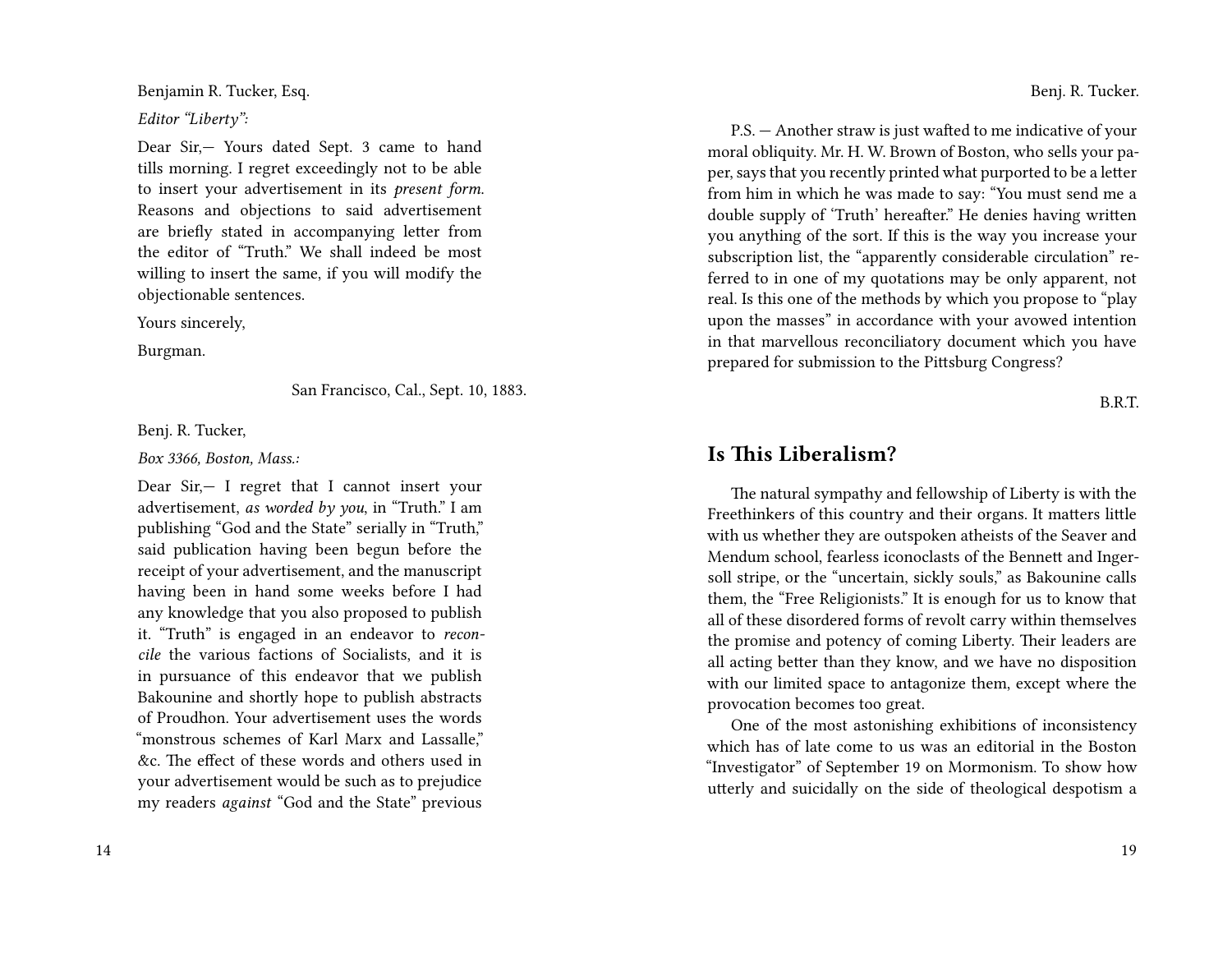only. And not quite that, for there are planks in your platform, as you have elaborated it elsewhere, which flatly deny individual possession, and so lack the solvent quality of Proudhon's "alkahest." I invite you to the application of his touch-stone, by which all Anarchists swear: *"Whoever, to organize labor, appeals to government and to capital, lies, because the organization of labor means the downfall of capital and of government."*

If you would like to know what others think of your project, read what one of your own subscribers writes to me:

"Truth's" behavior is certainly very queer, and I can explain it only on the hypothesis that man is an illogical animal. The proposed union of Anarchists and State Socialists would be about as easy of achievement as the Biblical lyingdown-together of the lion and the lamb. The Anarchists are apparently expected to play lamb. The strangest part is, however, that it should be expected that "God and the State" should furnish them with the necessary mildness and submission. It was rather a surprise to me to have "Truth" undertake to publish the essay, not only on account of its absolute and direct opposition to its own theories, but also because I knew Haskell to be in alliance with Cuno, and the latter usually describes Bakounine as an emissary of the Russian government.

The point could hardly have been more neatly put.

You are attempting the hopeless, the impossible Either Liberty or Authority must guide you wholly in your search for Truth. And if you accept Authority for your guide, Falsehood will be your goal. You cannot serve two masters. If you have not, as I fear you have, already chosen, then choose you this day.

to reading it. I desire them to read it and form their own opinion of it. Besides this, I firmly believe that Marx's scheme of governmental cooperation, modified by a single new principle, will form a common ground for unity between Socialists and Anarchists, if an attempt at such unity is not made impossible by reckless antagonisms which serve little good purpose. Briefly: Found State Socialism *not* upon the principle of "From each according to his ability, to each according to his needs," *but* upon the principle of "To each according to his deeds" (or give to each man the *full* product of his own labor together with the *right* to labor), and in my opinion you have found Proudhon's alkahest, viz.: "Destroy property while retaining possession, and by this you will drive evil from the face of the world."

Engaged as I am in this contest, you can plainly see that it would not be right for me to deify any one of our great leaders, or permit any one else to do so in these columns, at the expense of heaping what I believe to be unmerited obloquy upon any other of our leaders.

I shall be happy to insert your advertisement, and glad to aid the circulation of "God and the State" in any way which will not result in doing more harm than good. I believe truly that your advertisement, worded as it is now and inserted in "Truth," would cause two hundred per cent. more defections than adherents, not only to the paper, but the cause. Whereas the same people will read and assimilate the work with avidity, provided we do not label it "pills" and cram it down their throats with a club.